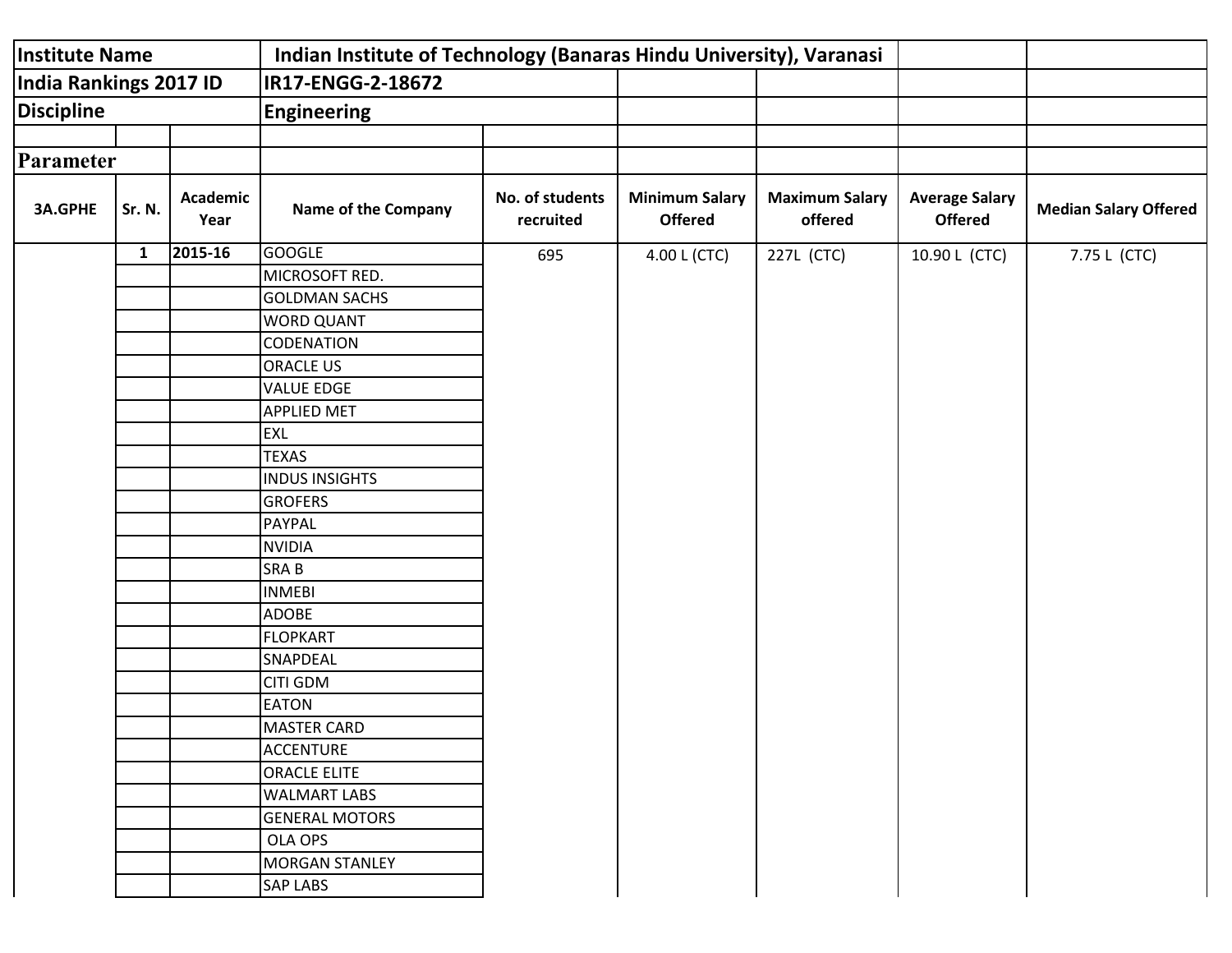| <b>OLA TECH</b>       |
|-----------------------|
| <b>OLA OPERATION</b>  |
| <b>FUTURE FIRST</b>   |
| <b>PRACTO</b>         |
| SRI <sub>D</sub>      |
| TCS R & D             |
| <b>CISCO</b>          |
| <b>AXTRIA</b>         |
| <b>CITRIX</b>         |
| <b>TATA STEEL</b>     |
| <b>AMAZON</b>         |
| QUALCOMM              |
| <b>EDGEVERVE</b>      |
| <b>INFOSYS</b>        |
| SNAPDEAL              |
| PAY TM                |
| SRIN                  |
| <b>PROPTIGER</b>      |
| <b>STERLITE TECH</b>  |
| <b>CITICORP</b>       |
| <b>ORACLE SERVER</b>  |
| <b>HOSPIRA</b>        |
| UHG                   |
| <b>FIRE EYE</b>       |
| <b>ORACLE SYSTEMS</b> |
| Z S                   |
| <b>ORACLE OFSS</b>    |
| <b>INNOVACCER</b>     |
| <b>MERCK ASPECT</b>   |
| <b>TIMES INTERNET</b> |
| <b>TOLEXO</b>         |
| RIL                   |
| HP                    |
| PERSISTENT            |
| <b>VODAFONE</b>       |
| UTC                   |
| <b>CAPGEMINI</b>      |
| <b>ROCK ON</b>        |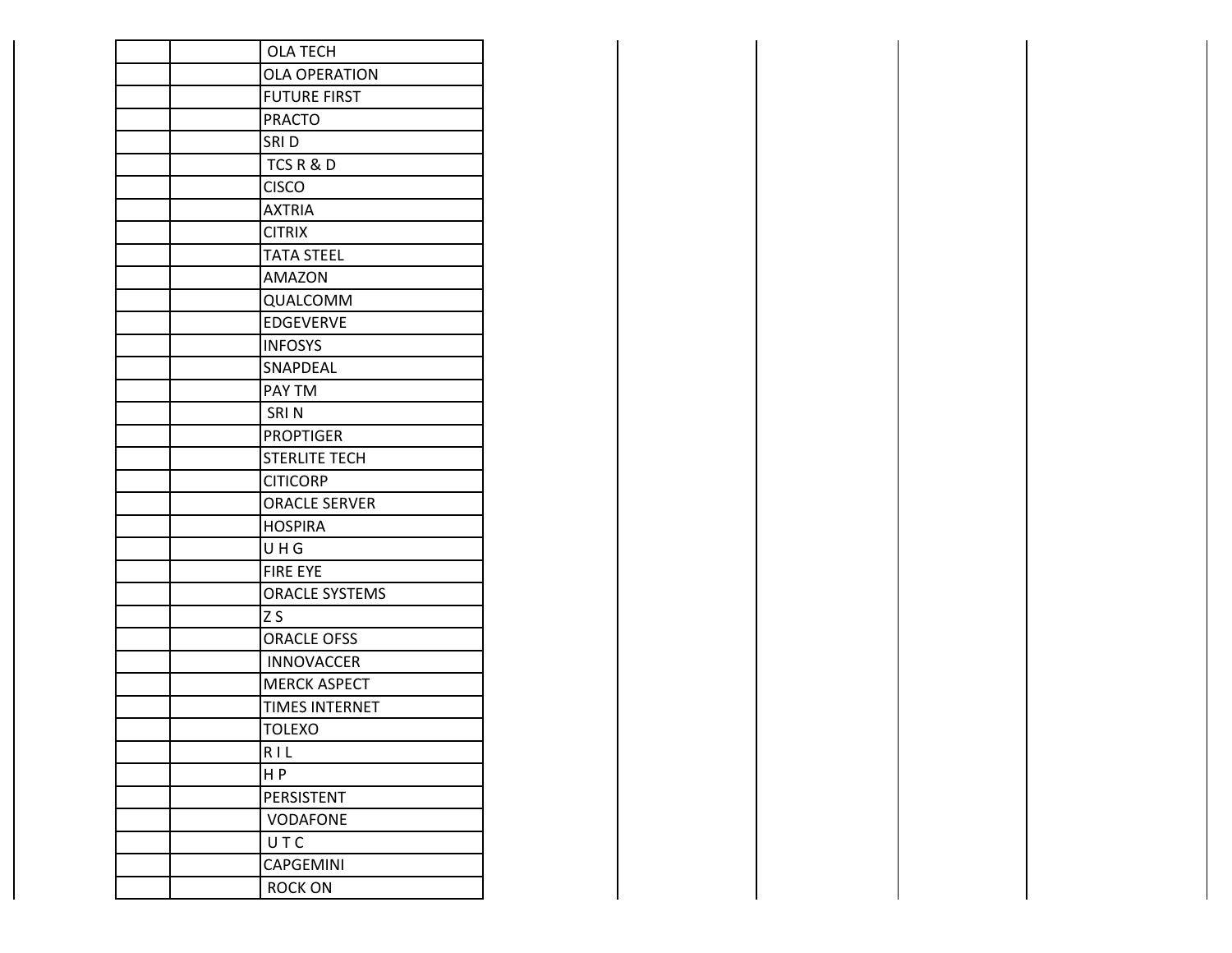|  | <b>KPMG</b>                |
|--|----------------------------|
|  | <b>AXSIOM</b>              |
|  | <b>NOVARTIS</b>            |
|  | <b>SCA TECH</b>            |
|  | <b>INDUS VALLEY</b>        |
|  | <b>GALE PARTNERS</b>       |
|  | <b>TCS</b>                 |
|  | <b>MARUTI</b>              |
|  | <b>ORBEES</b>              |
|  | <b>MARVEL</b>              |
|  | <b>TATA MOTORS</b>         |
|  | <b>ACCOLITE</b>            |
|  | COGNIZANT                  |
|  | <b>WIPRO</b>               |
|  | <b>MAHINDRA</b>            |
|  | <b>INNOPLEXUS</b>          |
|  | C DOT                      |
|  | <b>VIRTUSA</b>             |
|  | <b>V E COMMERCIAL</b>      |
|  | <b>MU SIGMA</b>            |
|  | <b>SNAM ALLOYS</b>         |
|  | <b>LAESEN &amp; TOUBRO</b> |
|  | <b>HERO MOTORS</b>         |
|  | HCL                        |
|  | <b>NAGARO</b>              |
|  | <b>OXIGEN</b>              |
|  | <b>BEEHYV</b>              |
|  | <b>VEDANTA</b>             |
|  | <b>BECHTEL</b>             |
|  | <b>COAL INDIA</b>          |
|  | BORL                       |
|  | L & T ECC                  |
|  | <b>DR REDDYS</b>           |
|  | <b>DOVER</b>               |
|  | <b>HINDALCO</b>            |
|  | <b>VISA STEEL</b>          |
|  | <b>IQUANTI</b>             |
|  | IBM(GBS)                   |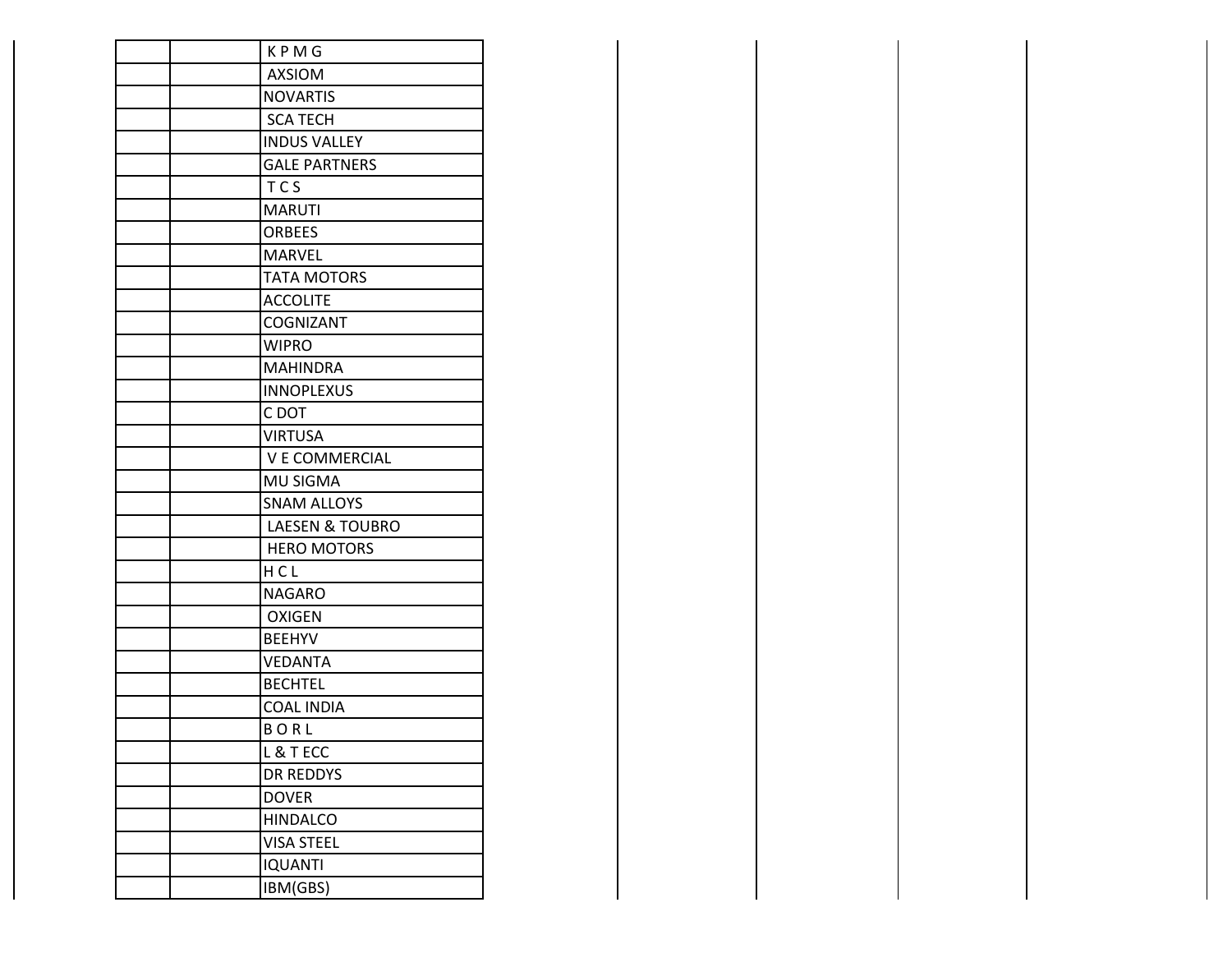|             |         | <b>PARUL UNIVERSITY</b>     |     |              |             |               |           |
|-------------|---------|-----------------------------|-----|--------------|-------------|---------------|-----------|
|             |         | <b>VIGNAN UNIVERSITY</b>    |     |              |             |               |           |
|             |         | MANGALAYATAN UNIVERSITY     |     |              |             |               |           |
|             |         | <b>MURUGAPPA</b>            |     |              |             |               |           |
|             |         | AAKASH                      |     |              |             |               |           |
|             |         | I-PAC                       |     |              |             |               |           |
|             |         | <b>KHODIYAR ENGG</b>        |     |              |             |               |           |
|             |         | <b>RESONANCE</b>            |     |              |             |               |           |
|             |         | <b>CUMI MURUGAPPA</b>       |     |              |             |               |           |
|             |         | <b>JUBILANT</b>             |     |              |             |               |           |
|             |         | EVALUESERVE                 |     |              |             |               |           |
|             |         | <b>GALAXE SOLUTIONS</b>     |     |              |             |               |           |
|             |         | TRITHANKAR UNIVERSITY       |     |              |             |               |           |
|             |         | HPCL                        |     |              |             |               |           |
|             |         | N I I T UNIVERSITY          |     |              |             |               |           |
|             |         | <b>CERA</b>                 |     |              |             |               |           |
|             |         | <b>MYLON</b>                |     |              |             |               |           |
|             |         |                             |     |              |             |               |           |
| $2^{\circ}$ | 2014-15 | GOOGLE (US)                 | 642 | 2.90 L (CTC) | 203 L (CTC) | 10.27 L (CTC) | 7 L (CTC) |
|             |         | <b>MICROSOFT</b>            |     |              |             |               |           |
|             |         |                             |     |              |             |               |           |
|             |         | MICROSOFT (SALES)           |     |              |             |               |           |
|             |         | <b>WALMART</b>              |     |              |             |               |           |
|             |         | <b>GOLDMAN SACHS</b>        |     |              |             |               |           |
|             |         | <b>NVIDIA</b>               |     |              |             |               |           |
|             |         | <b>ORACLE PROFILE</b>       |     |              |             |               |           |
|             |         | <b>EXL SERVICES</b>         |     |              |             |               |           |
|             |         | HUL                         |     |              |             |               |           |
|             |         | <b>EATON</b>                |     |              |             |               |           |
|             |         | <b>VISA</b>                 |     |              |             |               |           |
|             |         | <b>ACCENTURE</b>            |     |              |             |               |           |
|             |         | <b>VALUE EDGE</b>           |     |              |             |               |           |
|             |         | AMAZON                      |     |              |             |               |           |
|             |         | E BAY                       |     |              |             |               |           |
|             |         | <b>CITICORP</b>             |     |              |             |               |           |
|             |         | <b>INMOBI</b>               |     |              |             |               |           |
|             |         | ORACLE PREMIUM              |     |              |             |               |           |
|             |         | ADOVE<br><b>CATERPILLER</b> |     |              |             |               |           |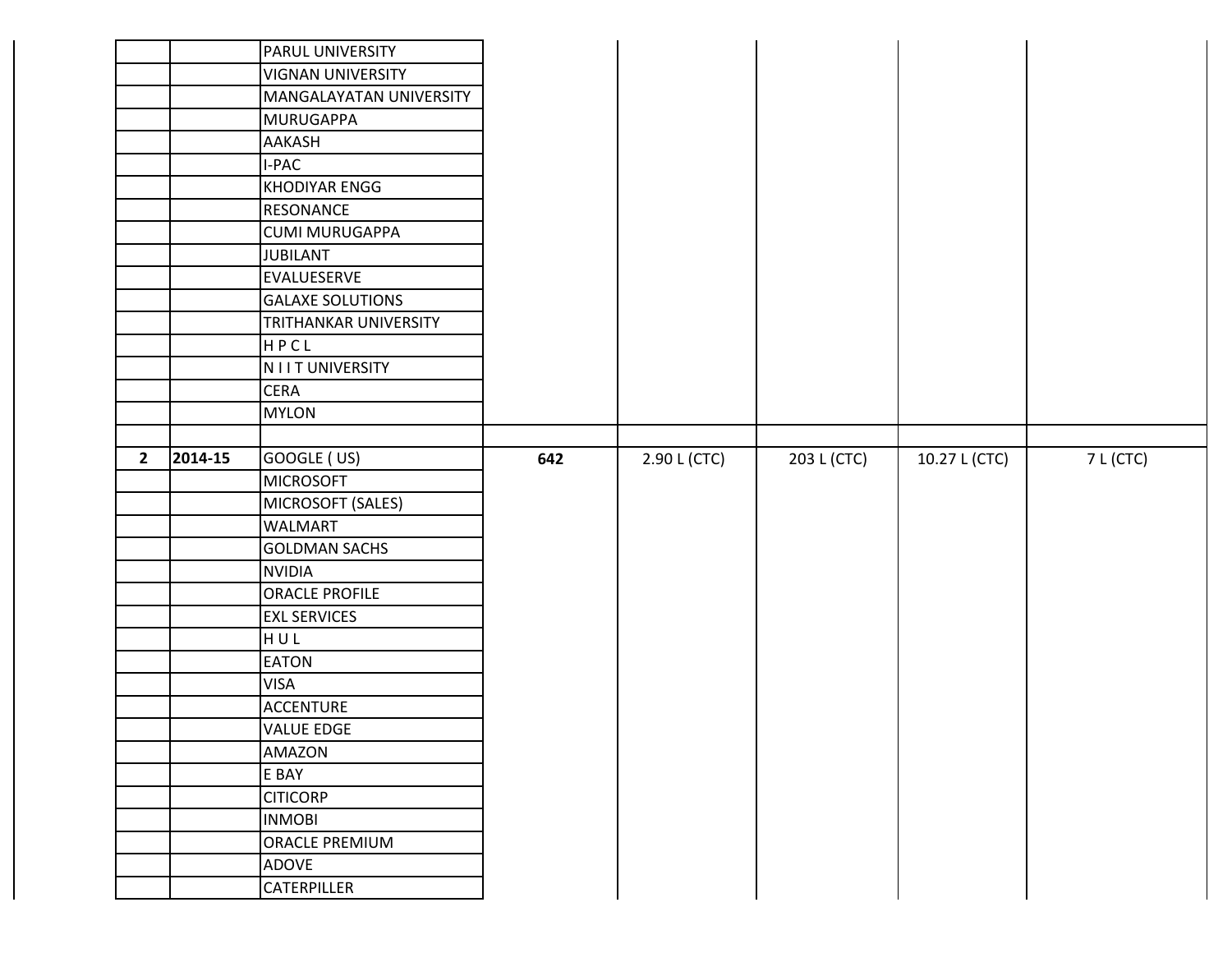|  | UHG                     |
|--|-------------------------|
|  | <b>DIRECTI</b>          |
|  | <b>EPIC</b>             |
|  | <b>ELIPKART SDE</b>     |
|  | <b>FLIPKART GT</b>      |
|  | <b>EDGE VERVE</b>       |
|  | <b>FUTURE FIRST</b>     |
|  | <b>BROWER STACK</b>     |
|  | SAMSUNG(B)              |
|  | ORACLE APP. DEV. SERVER |
|  | Z S                     |
|  | SNAPDEAL                |
|  | <b>MORGAN STANLEY</b>   |
|  | <b>AXTRIA</b>           |
|  | <b>APPLIED MATERIAL</b> |
|  | <b>NUTANIX</b>          |
|  | <b>SERVICS NOW</b>      |
|  | <b>WORKSAP</b>          |
|  | <b>HOSPIRA</b>          |
|  | <b>ORACLE SYSTEM</b>    |
|  | QUALCOMM                |
|  | <b>CITRIX</b>           |
|  | SRI D                   |
|  | <b>KAARYA</b>           |
|  | <b>CAPGEMINI</b>        |
|  | <b>PROPTIGER</b>        |
|  | <b>GLOBAL</b>           |
|  | <b>AXSIOM</b>           |
|  | <b>OYO ROOMS</b>        |
|  | <b>FIREEYE</b>          |
|  | <b>PAPU</b>             |
|  | <b>ORACLE OFSS</b>      |
|  | <b>CISCO</b>            |
|  | <b>TATA MOTORS</b>      |
|  | <b>VODAFONE</b>         |
|  | <b>FREESCALE</b>        |
|  | RIL                     |
|  | <b>ORBEES</b>           |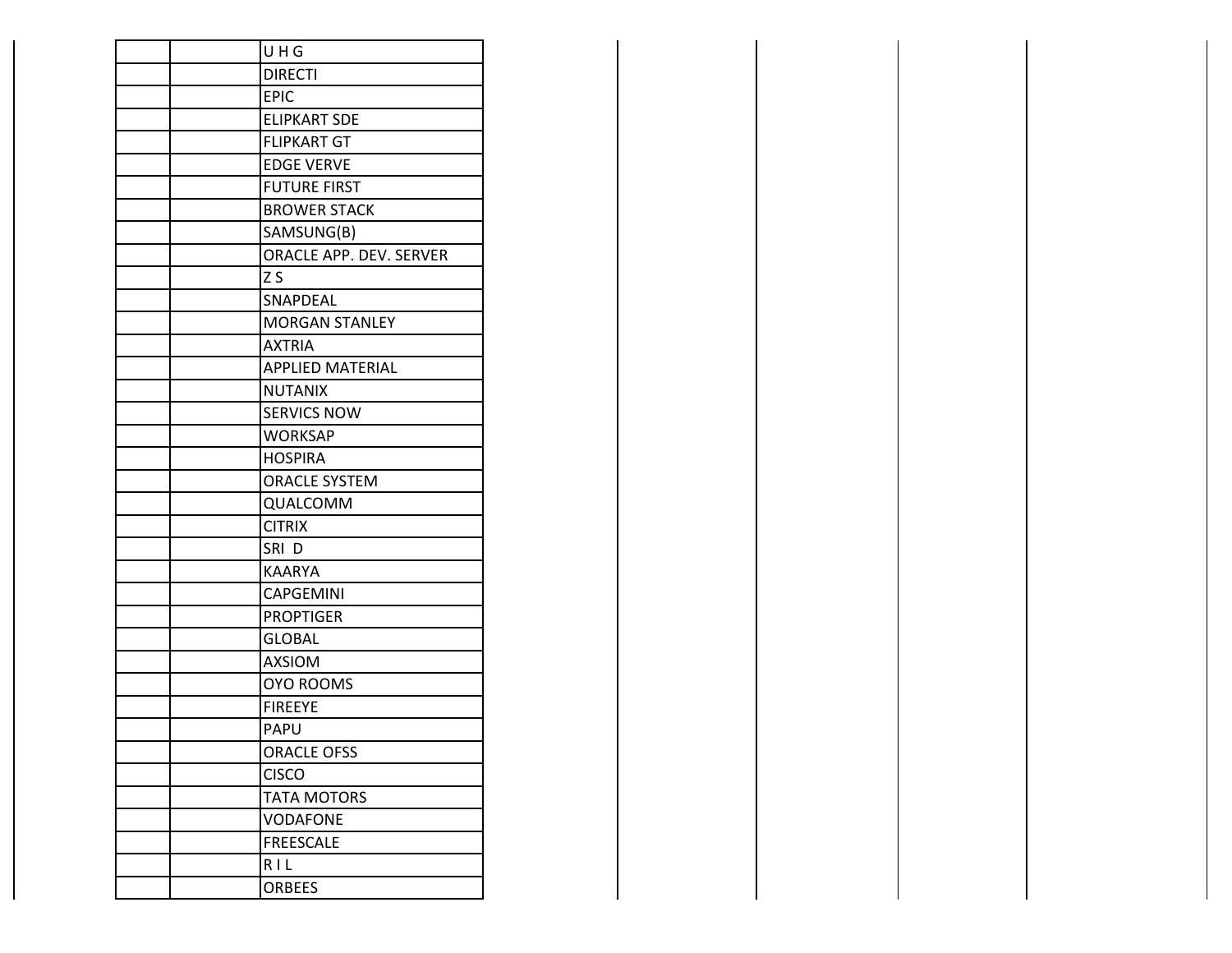|  | CARRIER UTC               |
|--|---------------------------|
|  | SIGMOID                   |
|  | LEXINNOVA                 |
|  | CLAVELINOCAPITAL          |
|  | <b>SNAM ALLOYS</b>        |
|  | <b>SKYTECH CHATTERJEE</b> |
|  | PAY TM                    |
|  | <b>TECHNIP</b>            |
|  | <b>TATA COMMUNICATION</b> |
|  | <b>SCA TECH</b>           |
|  | TCS(R & D)                |
|  | T C S DESS                |
|  | <b>WIPRO</b>              |
|  | <b>FLUOR</b>              |
|  | <b>ACCOLITE</b>           |
|  | <b>MARUTI</b>             |
|  | <b>MURUGAPPA</b>          |
|  | PERSISTENT                |
|  | <b>VE COMMERCIAL</b>      |
|  | MU SIGMA                  |
|  | T C E                     |
|  | <b>LNT POWAI</b>          |
|  | COGNIZENT                 |
|  | HIL                       |
|  | <b>NAGARRO</b>            |
|  | <b>BEEHYV</b>             |
|  | ZEMOSO LAB                |
|  | <b>VIRTUSA</b>            |
|  | <b>AMDOCS</b>             |
|  | <b>MERCK</b>              |
|  | HCL                       |
|  | <b>TATA STEEL</b>         |
|  | <b>NUCLEUS</b>            |
|  | <b>HRR JOHNSON</b>        |
|  | <b>PRACTO</b>             |
|  | D M T                     |
|  | <b>IFFCO TOKIO</b>        |
|  | <b>FRACTAL LTD</b>        |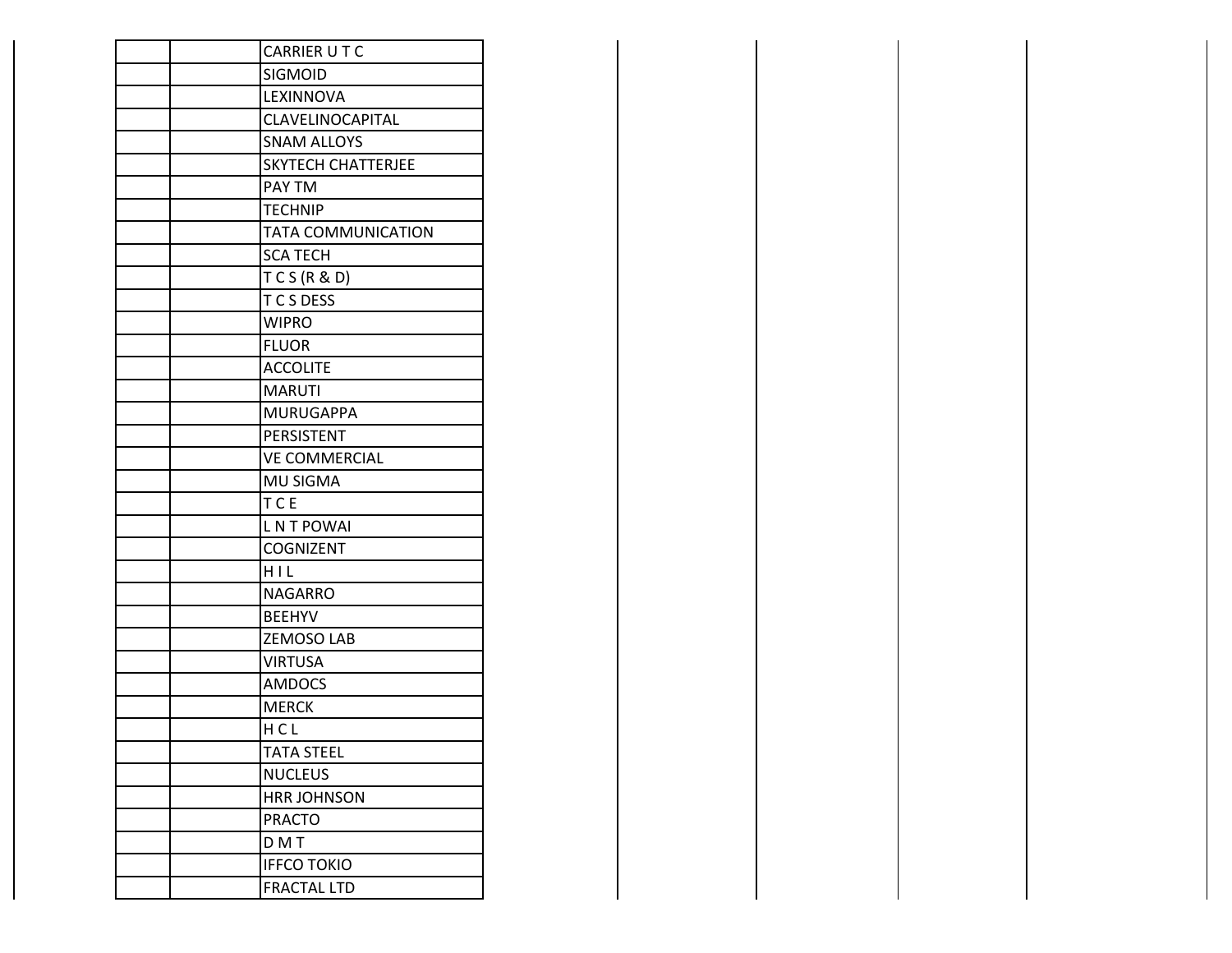|              |         | <b>MISYS</b>              |     |              |               |              |              |
|--------------|---------|---------------------------|-----|--------------|---------------|--------------|--------------|
|              |         | <b>VIGNAN UNIVERSITY</b>  |     |              |               |              |              |
|              |         | JSL                       |     |              |               |              |              |
|              |         | <b>DRDO</b>               |     |              |               |              |              |
|              |         | MANGALAYATAN UNIVERSITY   |     |              |               |              |              |
|              |         | <b>DOVER TECH</b>         |     |              |               |              |              |
|              |         | L N T CONSTRUCTION.       |     |              |               |              |              |
|              |         | EVALUESERVE               |     |              |               |              |              |
|              |         | <b>KIITUNIVERSITY</b>     |     |              |               |              |              |
|              |         | <b>KBR</b>                |     |              |               |              |              |
|              |         | JSPL                      |     |              |               |              |              |
|              |         | <b>REPPIFY</b>            |     |              |               |              |              |
|              |         | <b>HINDALCO</b>           |     |              |               |              |              |
|              |         | <b>AAKASH INSTT</b>       |     |              |               |              |              |
|              |         | <b>BHARAT FORGE</b>       |     |              |               |              |              |
|              |         | <b>INDIAN ARMY</b>        |     |              |               |              |              |
|              |         | <b>ZOSTEL</b>             |     |              |               |              |              |
|              |         | <b>MITOSIS</b>            |     |              |               |              |              |
|              |         | <b>COAL INDIA</b>         |     |              |               |              |              |
|              |         | <b>SRM UNIVERSITY</b>     |     |              |               |              |              |
|              |         | <b>SUMBHATI SAGAR</b>     |     |              |               |              |              |
|              |         | ZIGSAW                    |     |              |               |              |              |
|              |         | TMU UNIVERSITY            |     |              |               |              |              |
|              |         | <b>ALEXION</b>            |     |              |               |              |              |
|              |         | <b>WHIZDOM</b>            |     |              |               |              |              |
|              |         | <b>TRL KROSAKI</b>        |     |              |               |              |              |
|              |         | KIT                       |     |              |               |              |              |
|              |         | <b>EMEURE</b>             |     |              |               |              |              |
|              |         | L.G.                      |     |              |               |              |              |
|              |         | S.R.P. UNIVERSITY         |     |              |               |              |              |
|              |         | <b>VEDANTA</b>            |     |              |               |              |              |
| $\mathbf{3}$ | 2013-14 | <b>MICROSOFT</b>          | 641 | 3.00 L (CTC) | 60.00 L (CTC) | 6.74 L (CTC) | 5.51 L (CTC) |
|              |         | <b>HINDUSTAN UNILEVER</b> |     |              |               |              |              |
|              |         | AMAZON                    |     |              |               |              |              |
|              |         | <b>NVIDIA</b>             |     |              |               |              |              |
|              |         | EATON                     |     |              |               |              |              |
|              |         | E-BAY                     |     |              |               |              |              |
|              |         |                           |     |              |               |              |              |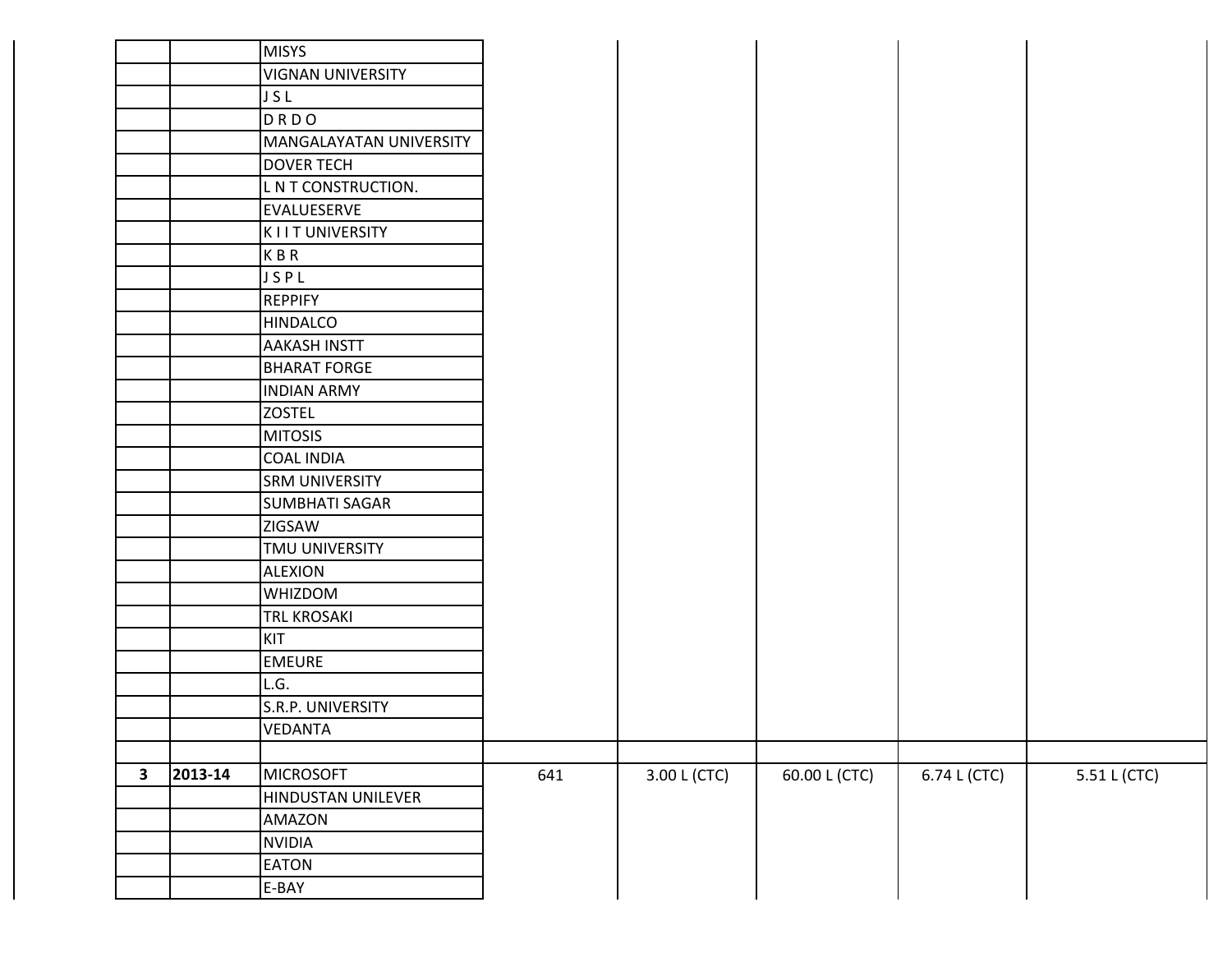| <b>ADOVE</b>                   |
|--------------------------------|
| <b>CITICORP</b>                |
| <b>ZS</b>                      |
| <b>KOHLER</b>                  |
| <b>FLIPKART</b>                |
| <b>CAPITAL DINAMIC</b>         |
| <b>CITRIX</b>                  |
| <b>EPIC SYSTEM</b>             |
| <b>FUTURE FIRST</b>            |
| <b>ORACLE (FINANCE)</b>        |
| <b>ORACLE (SERVER)</b>         |
| <b>OEACLE (AD)</b>             |
| <b>BPCL</b>                    |
| <b>FREESCALE</b>               |
| <b>OPTUMSOFT</b>               |
| <b>I-RUNWAY</b>                |
| <b>MORGAN STANLEY</b>          |
| <b>ARISTA NETWORK</b>          |
| <b>APPLIED MATERIALS</b>       |
| <b>RELIANCE INDUSTRIES LTD</b> |
| SUMSUNG (BANGALORE)            |
| SUMSANG(NOIDA)                 |
| <b>MENTER GRAPHICS</b>         |
| <b>ALTAIR</b>                  |
| <b>GWYNNIEBEE</b>              |
| <b>CARRIER UTC</b>             |
| <b>ASTARIA</b>                 |
| UNITED HEALTH GROUP            |
| <b>FLOOR DENIAL</b>            |
| <b>ORBBEES LTD</b>             |
| CMC                            |
| IBM (IRL)                      |
| <b>CEVENT</b>                  |
| <b>CAPGEMINI</b>               |
| <b>TCE</b>                     |
| <b>WIPRO</b>                   |
| L & T(CONSTRUCTION)            |
| <b>CISCO</b>                   |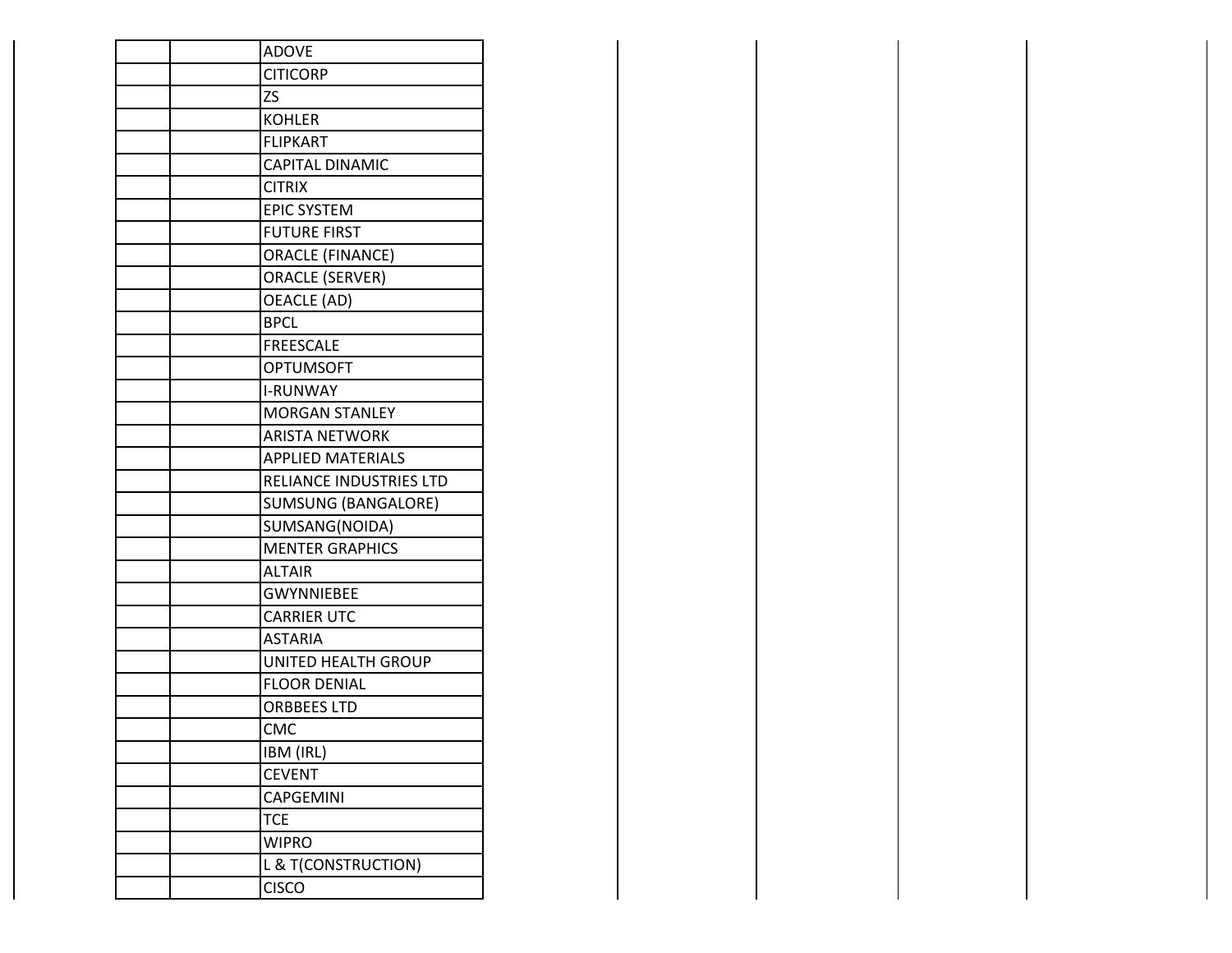| <b>FIREEYE</b>               |
|------------------------------|
| C-DOT                        |
| <b>INDIAN ARMY</b>           |
| <b>KBR</b>                   |
| <b>KPMG</b>                  |
| <b>VODAFONE</b>              |
| <b>ISB</b>                   |
| <b>MARUTI LTD</b>            |
| <b>WOOQER</b>                |
| <b>MAQ</b>                   |
| SONY                         |
| <b>IVP</b>                   |
| <b>VIGNAN UNIVERSITY</b>     |
| I QUANTI INC                 |
| <b>COGNIZANT</b>             |
| PARUL INSTITUTE              |
| <b>VISA STEEL</b>            |
| EVALUSERVE                   |
| <b>DRDO</b>                  |
| <b>POWERGRID</b>             |
| IBM (GBS)                    |
| PERSITENT                    |
| <b>HERO MOTER</b>            |
| <b>MURUGAPPA</b>             |
| <b>COAL INDIA LTD</b>        |
| MU SIGMA                     |
| <b>MYSYS SOFT</b>            |
| <b>MAHINDRA</b>              |
| <b>VIRTUSA</b>               |
| <b>AAKASH</b>                |
| <b>VEDANTA</b>               |
| <b>TRIDENT GROUP</b>         |
| <b>HCL</b>                   |
| MANGALAYA UNIVERSITY         |
| <b>HINDALCO</b>              |
| <b>TIRTHANKAR UNIVERSITY</b> |
| <b>RAM SWOROOP</b>           |
| CBI                          |